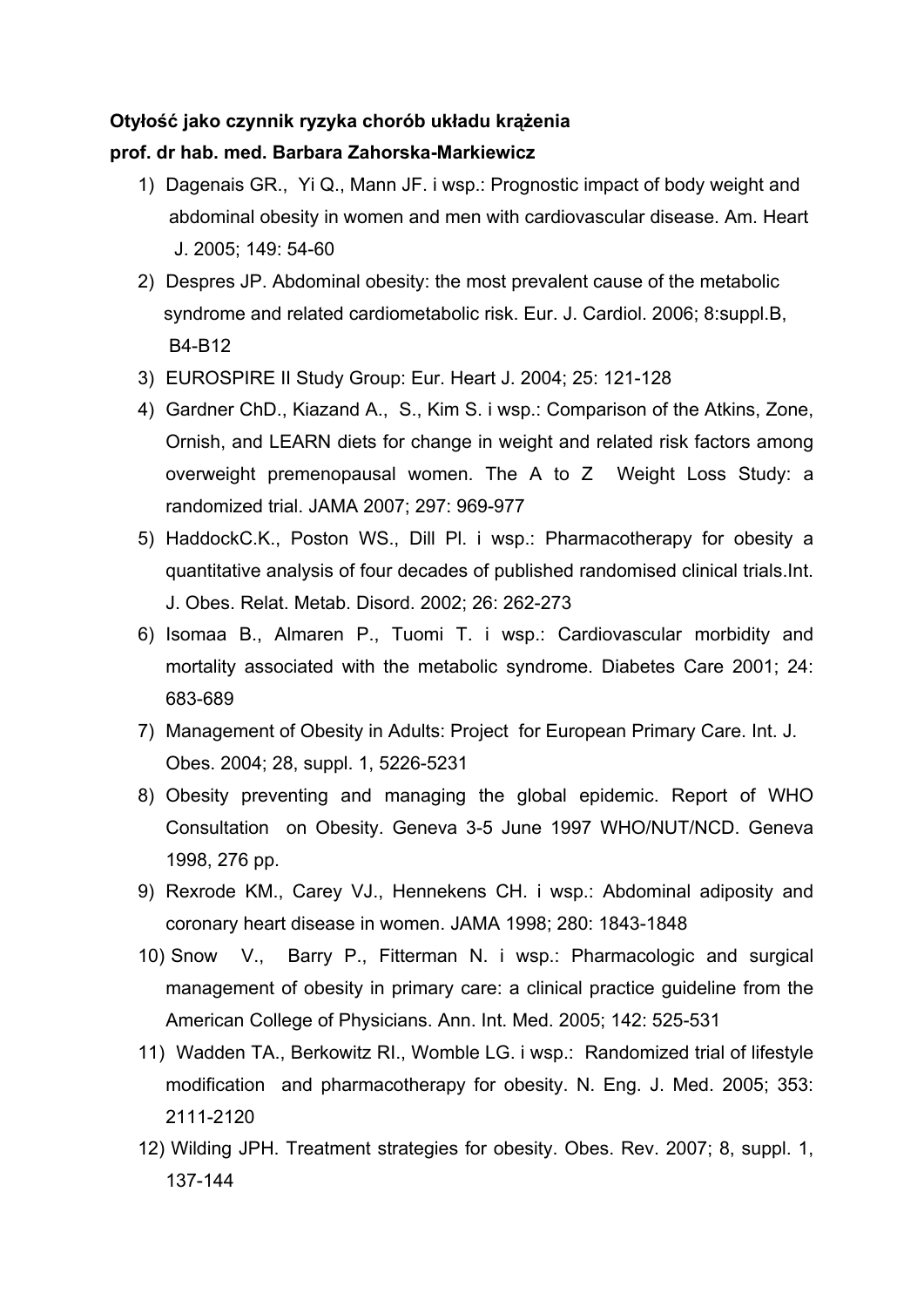- 13) Yusuf S., Hawken S., Ounpuu S i wsp.: Effect of potentially modifiable risk factors associated with myocardial infarction in 52 countries (the INTERHEART study): case-control study. Lancet 2004; 364: 937-952
- 14) Zahorska-Markiewicz B. Nauka i praktyka w leczeniu otyłości. Archi-Plus, Kraków 2005
- 15) Zahorska-Markiewicz B. Metabolic effects associated with adipose tissue distribution. Advances in Medical Sciences 2006; 51: 111-114
- 16) Zahorska-Markiewicz B. Kontrowersje wokół diet. Endokrynol. Otyłość [Zaburzenia Przemiany Materii 2005; 1](http://www.slam.katowice.pl/scripts/expertus.exe?KAT=l%3A%5Cexpertus.cd%5Cbib%5Cpar%5C&FST=data.fst&FDT=data.fdt&ekran=ISO&lnkmsk=2&cond=AND&sort=1%2C11&mask=2&F_00=06&V_00=Endokrynologia+Oty%B3o%B6%E6+i+Zaburzenia+Przemiany+Materii+2005+T.1+nr+1)(1): 9-14.
- 17) Zahorska-Markiewicz B., Kocełak P.: Rola układu kannabinoidowego w regulacji poboru pokarmu. Endokrynol. Otyłość [Zaburzenia Przemiany Materii](http://www.slam.katowice.pl/scripts/expertus.exe?KAT=l%3A%5Cexpertus.cd%5Cbib%5Cpar%5C&FST=data.fst&FDT=data.fdt&ekran=ISO&lnkmsk=2&cond=AND&sort=1%2C11&mask=2&F_00=06&V_00=Endokrynologia+Oty%B3o%B6%E6+i+Zaburzenia+Przemiany+Materii+2005+T.1+nr+1)   [2005; 1](http://www.slam.katowice.pl/scripts/expertus.exe?KAT=l%3A%5Cexpertus.cd%5Cbib%5Cpar%5C&FST=data.fst&FDT=data.fdt&ekran=ISO&lnkmsk=2&cond=AND&sort=1%2C11&mask=2&F_00=06&V_00=Endokrynologia+Oty%B3o%B6%E6+i+Zaburzenia+Przemiany+Materii+2005+T.1+nr+1)(2): 12-17

#### **Rozpowszechnienie nadwagi i otyłości w Polsce i na świecie**

dr hab. n med. Piotr Podolec, dr Grzegorz Kopeć

- 1. Manson JE., Skerrett PJ., Greenland P., et al.: The Escalating Pandemics of Obesity and Sedentary Lifestyle. Arch Intern Med. 2004;164:249– 258. (1)
- 2. Ezzati M., Lopez AD., Rodgers A., Vander Hoorn S., Murray CJ.: Comparative Risk Assessment Collaborating Group. Selected major risk factors and global and regional burden of disease. Lancet 2002; 360: 1347–60.(2)
- 3. WHO Monica Project (2003) MONICA Monograph and Multimedia Sourcebook: World's largest study of heart disease stroke, risk factors and population trends 1979– 2002. Edited by Hugh Tunstall-Pedoe for the WHO MONICA Project. WHO: Geneva.(3)
- 4. Flegal KM., Carrol MD., Ogden CL., et al.: Prevalence and Trends in Obesity Among US Adults, 1999– 2000 JAMA. 2002;288:1723– 1727.(4)
- 5. Zdrojewski T., Babińska Z., Bandosz P. i wsp.: Związek nadwagi i otyłości podwyższonymi wartościami ciśnienia tętniczego w badaniach reprezentatywnych grup dorosłych Polaków w 1997 i 2002 roku. (NATPOL II, NATPOL III). Medycyna Metaboliczna 2002; 4, 32.
- 6. Biela U., Pająk A., Kaczmarczyk-Chałas K. i wsp.:Częstość występowania nadwagi i otyłości u kobiet i mężczyzn w wieku 20– 74 lat. Wyniki programu WOBASZ. Kardiologia Polska 2005;63:6(supl. 4).
- 7. Podolec P, Kopeć G. Rozpowszechnienie nadwagi i otyłości w populacji dorosłych Polaków – wyniki badania POLSCREEN. W: Cieśliński A, Pająk A, Podolec P, Rynkiewicz A (red.) Ogólnopolski Program Prewencji Choroby Wieńcowej POLSCREEN. Termedia, Poznań 2006.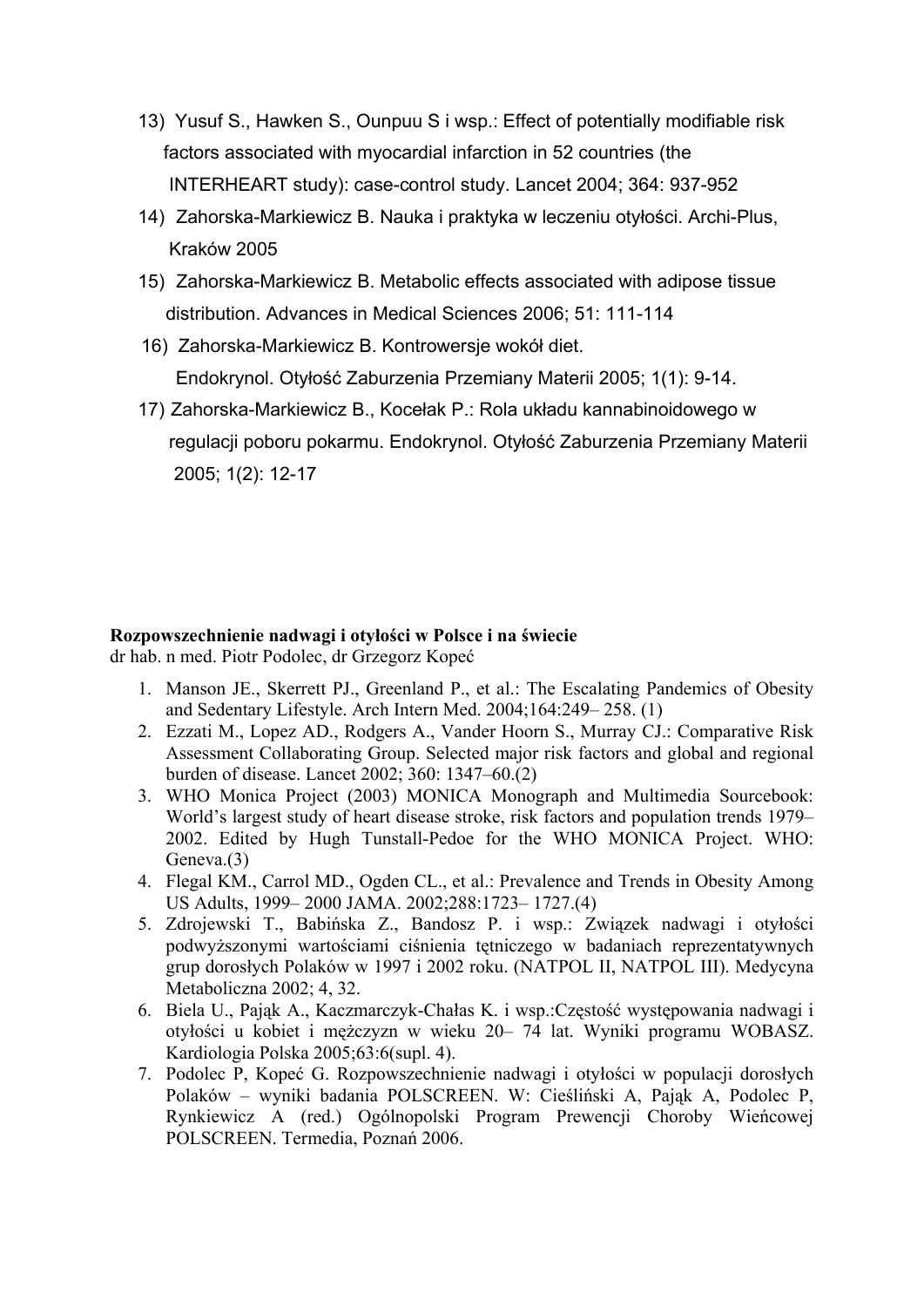Otyłość i zespół metaboliczny u dzieci i młodzieży – epidemiologia, klasyfikacja i leczenie. **Prof. dr hab. Ewa Małecka-Tendera,** 

1. 3 International Obesity Task Force, European Union Platform Briefing Paper. Bruksela, 15 marca 2005

2. Oblacińska A., Wrocławska M., Woynarowska B.: Częstość występowania nadwagi i otyłości w populacji w wieku szkolnym w Polsce oraz opieka zdrowotna nad uczniami z tymi zaburzeniami. Ped. Pol., 1997; 72: 241–245

3. Małecka-Tendera E., Klimek K., Matusik P. i wsp., on behalf of the Polish Childhood Obesity Study Group.: Obesity and overweight prevalence in Polish 7-to 9-year-old children. Obes. Res., 2005; 13: 964–968

4. Palczewska I., Szilagyi-Pągowska I.: Ocena rozwoju somatycznego dzieci i młodzieży. Med. Prakt. Ped. 2002; 3: 1–7

5. Matusik P., Małecka-Tendera E., Nowak A.: Metody stosowane w praktyce pediatrycznej do oceny stopnia odżywienia dzieci. Endokrynologia, Otyłość i Zaburzenia Przemiany Materii, 2005; 1: 6–11

6. Ford E., Giles W., Mokdad A.: Increasing prevalence of the metabolic syndrome among U.S. adults. Diabetes Care. 2004; 27: 2444

7. Firek-Pędras M., Małecka-Tendera E., Klimek K., Zachurzok-Buczyńska A.: Wpływ rozmieszczenia tkanki tłuszczowej na zaburzenia metaboliczne u dzieci i młodzieży z otyłością prostą. Endokrynologia, Diabetologia i Choroby Przemiany Materii Wieku Rozwojowego, 2006; 12: 19–24

8. Skowrońska B., Fichna P., Stankiewicz W., Majewska K.: Pediatric prevention of metabolic syndrome and type 2 diabetes in obese children and adolescents – when to start? Pediatr. Diabetes, 2005; 6 (supl. 3): 28

# **OTYŁOŚĆ DZIECI I MŁODZIEŻY – przyczyny, sposoby oceny i metody zapobiegania.**

## **Dr hab. n. med. Anna Obuchowicz**

1. International Obesity Task Force. Childhood Report. IASO Newsletter, 2004; 6: 10–11

2. Obuchowicz A.: Epidemiologia nadwagi i otyłości – narastającego problemu zdrowotnego w populacji dzieci i młodzieży. Endokrynologia, Otyłość i Zaburzenia Przemiany Materii. 2005; 1(3): 9–12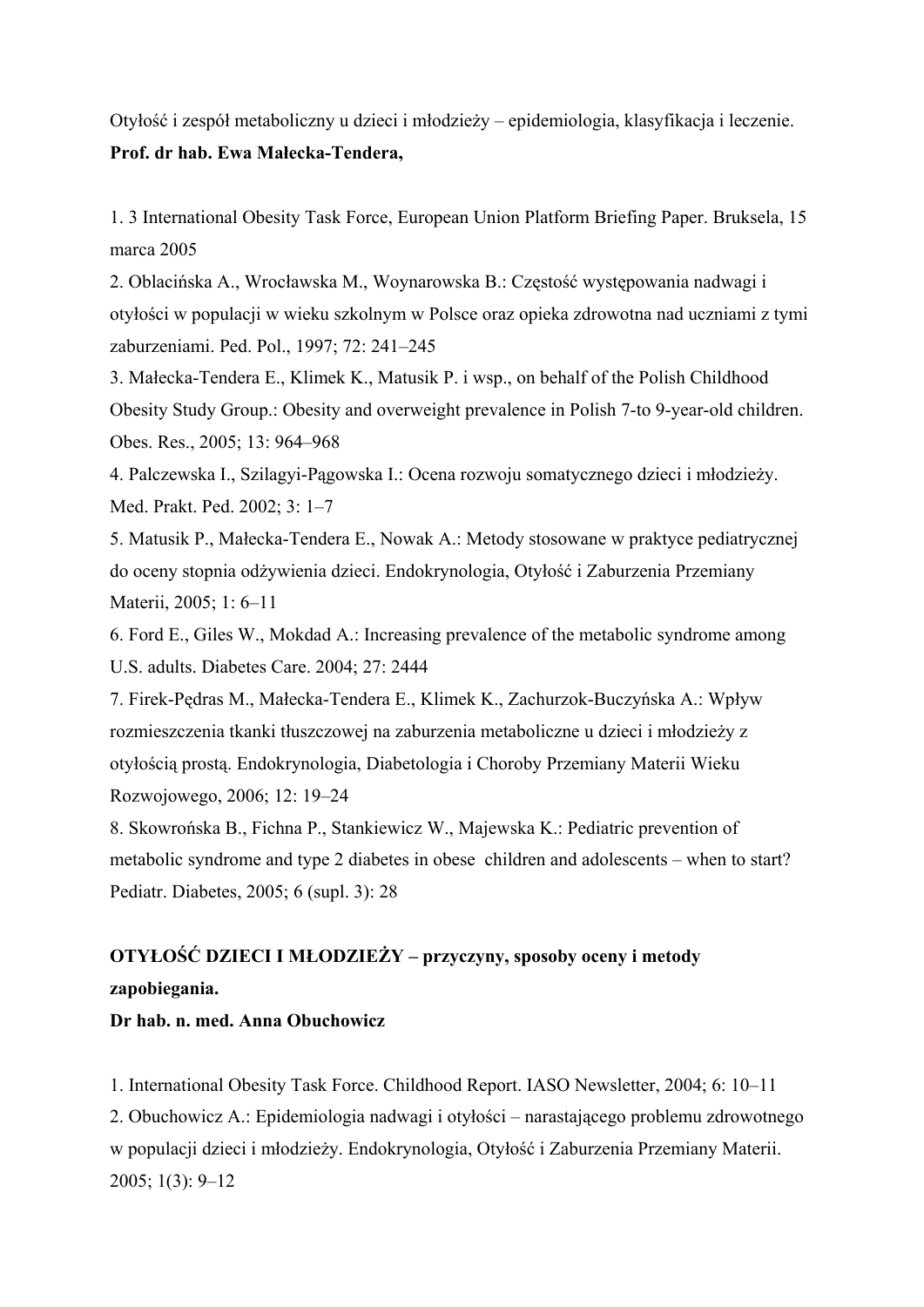3. Weker H.: Badania nad powiązaniem czynnika żywieniowego z otyłością prostą u dzieci. Medycyna Wieku Rozwojowego. 2006; 10 (1): 1–191

4. Socha P., Socha J.: Otyłość prosta i możliwości jej zapobiegania. Pediatr. Pol., 2003; 78:  $7-12$ 

5. Ebbeling C.B., Pawlak D.B., Ludwig D.S.: Childhood obesity: public-health crisis, common sense cure. Lancet, 2002; 360: 473–482

6. Manson J.E., Skerrett P.J., Greenland Ph., VanItallie T.B.: The escalating pandemics of obesity and sedentary lifestyle. Arch. Intern. Med., 2004; 164: 249–258.

7. Palczewska I., Niedźwiecka Z.: Wskaźniki rozwoju somatycznego dzieci i młodzieży warszawskiej. Medycyna Wieku Rozwojowego, 2001; 5 (2): supl. 1.

## **Otyłość istotnym czynnikiem ryzyka w medycynie okołooperacyjnej**

Prof. dr hab. med. Janusz Andres

1. Van Aken H., Reinhart K., Zimpfer M., Velte T. red.: Intensivmedizin. Georg Thieme Verlag, 2., Auflage, 2007: 484

2. Ronald D. Miller red.: Miller's Anesthesia Sixth Edition. ELSEVIER, 2005: 1028

3. Roizen M. F.: RealAge and you: are you as young as you can be an overview of prevention

for preoperative clinics. Book of Proceedings  $10<sup>th</sup>$  International Congress of Cardiothoracic

and Vascular Anesthesia, Praga, 2006, www.realage.com

## **Nadwaga i otyłość z punktu widzenia profilaktyki i leczenie nadciśnienia tętniczego**  prof. dr hab. med. Danuta Pupek - Musialik

1. [Aucott L,](http://www.ncbi.nlm.nih.gov/entrez/query.fcgi?db=pubmed&cmd=Search&itool=pubmed_AbstractPlus&term=%22Aucott+L%22%5BAuthor%5D) [Poobalan A,](http://www.ncbi.nlm.nih.gov/entrez/query.fcgi?db=pubmed&cmd=Search&itool=pubmed_AbstractPlus&term=%22Poobalan+A%22%5BAuthor%5D) [Smith WC](http://www.ncbi.nlm.nih.gov/entrez/query.fcgi?db=pubmed&cmd=Search&itool=pubmed_AbstractPlus&term=%22Smith+WC%22%5BAuthor%5D), [Avenell A,](http://www.ncbi.nlm.nih.gov/entrez/query.fcgi?db=pubmed&cmd=Search&itool=pubmed_AbstractPlus&term=%22Avenell+A%22%5BAuthor%5D) [Jung R,](http://www.ncbi.nlm.nih.gov/entrez/query.fcgi?db=pubmed&cmd=Search&itool=pubmed_AbstractPlus&term=%22Jung+R%22%5BAuthor%5D) [Broom J.](http://www.ncbi.nlm.nih.gov/entrez/query.fcgi?db=pubmed&cmd=Search&itool=pubmed_AbstractPlus&term=%22Broom+J%22%5BAuthor%5D) Effects of weight loss in overweight/obese individuals and long-term hypertension outcomes: a systematic review. [Hypertension.](javascript:AL_get(this,%20) 2005; 45(6): 1035-41

2. Appel J., Brands W., Daniels S., Karanja N., Elmer P., Sacks F., American Heart Association. Dietary approaches to prevent and treat hypertension: A Scientific Statement from the American Heart Association. Hypertension 2006; 47: 296-308

3. Chiang B., Perlman L., Epstein F.: Overweight and hypertension. A review. Circulation 1969; 39: 403–421.

4. Faber A.: Readings of blood pressure of 1000 healthy individuals age 20-25 years. An antropometric study. Scand. Arch. Physiol. 1924; 45: 189–203.

5. Kopeć E., Widerska K., Krzyżanowska-Świniarska B., Dziura J., Pilarska K. Wpływ kompleksowego, ambulatoryjnego niefarmakologicznego leczenia otyłości na ciśnienie tetnicze w 24-godzinnej rejestracji. Nadciśnienie tętnicze 2004; 8: 159-167

6. [Leiter LA,](http://www.ncbi.nlm.nih.gov/entrez/query.fcgi?db=pubmed&cmd=Search&itool=pubmed_AbstractPlus&term=%22Leiter+LA%22%5BAuthor%5D) [Abbott D,](http://www.ncbi.nlm.nih.gov/entrez/query.fcgi?db=pubmed&cmd=Search&itool=pubmed_AbstractPlus&term=%22Abbott+D%22%5BAuthor%5D) [Campbell NR](http://www.ncbi.nlm.nih.gov/entrez/query.fcgi?db=pubmed&cmd=Search&itool=pubmed_AbstractPlus&term=%22Campbell+NR%22%5BAuthor%5D), [Mendelson R,](http://www.ncbi.nlm.nih.gov/entrez/query.fcgi?db=pubmed&cmd=Search&itool=pubmed_AbstractPlus&term=%22Mendelson+R%22%5BAuthor%5D) [Ogilvie RI,](http://www.ncbi.nlm.nih.gov/entrez/query.fcgi?db=pubmed&cmd=Search&itool=pubmed_AbstractPlus&term=%22Ogilvie+RI%22%5BAuthor%5D) [Chockalingam A](http://www.ncbi.nlm.nih.gov/entrez/query.fcgi?db=pubmed&cmd=Search&itool=pubmed_AbstractPlus&term=%22Chockalingam+A%22%5BAuthor%5D). Lifestyle modifications to prevent and control hypertension. 2. Recommendations on obesity and weight loss. Canadian Hypertension Society, Canadian Coalition for High Blood Pressure Prevention and Control, Laboratory Centre for Disease Control at Health Canada, Heart and Stroke Foundation of Canada. [CMAJ.](javascript:AL_get(this,%20) 1999;160(9 Suppl): 7-12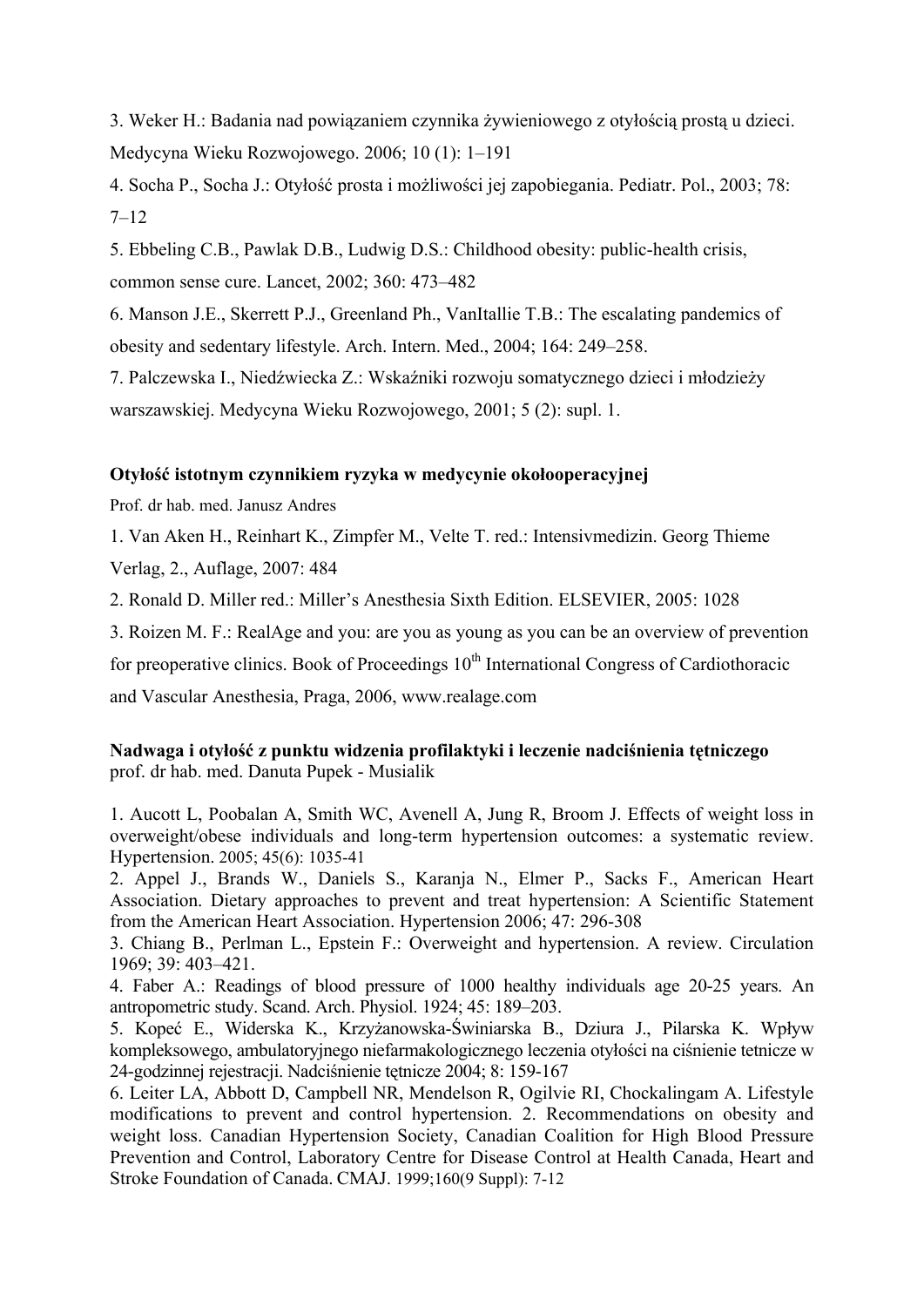7. Sharma A., Engeli S.: Managing big issues on lean evidence: treating obesity hypertension. Nephrol. Dial. Transplant. 2002; 17: 353–355.

8. Sharma A., Pischon T., Engeli S. i wsp.: Choice of drug treatment for obesity-related hypertension: where is the evidence? J. Hypertes. 2001; 19: 667–674.

9. Sharma A., Pischon T., Hardt S. i wsp.: Hypothesis: -adrenergic receptor blockers and weight gain – a systematic analysis. Hypertension 2001; 37: 250–254.

10. Siani A., Cappuccio F., Barba G. i wsp.: The relationship of waist circumference to blood pressure: the Olivetti Heart Study. Am. J. Hypertens. 2002; 15: 780–786.

11. Staessen J., Fagard R., Lijnen P., Amery A. Body weight, sodium intake and blood pressure. J Hypertens 1989; 7(Suppl 1): 1923

12. Stamler R., Stamler J., Riedlinger W. i wsp.: Weight and blood pressure. Findings in hypertension screening of 1 million Americans. JAMA 1978; 240: 1607–1610.

13. The Seventh Report of the Joint National Committee on Prevention, Detection, Evaluation, and Treatment of High Blood Pressure: The JNC 7 Report. JAMA 2003; 289: 2560–2571.

14. The World Health Report 2002. Reducing Risks, Promoting Health, Life, Geneva 2002.

# **Zespół bezdechu sennego a choroby układu krążenia**

## **prof. dr hab. med. Krzysztof Narkiewicz**

- 1. Young T, Palta M, Dempsey J, Skarrud J, Weber S, Badr S. The occurrence of sleep-disordered breathing among middle-aged adults. N Engl J Med 1993; 328: 1230-1235
- 2. Peppard PE, Young T, Palta M, Skatrud J. Prospective study of the association between sleepdisordered breathing and hypertension. N Engl J Med 2000; 342: 1378-1784.
- 3. Haas DC, Foster GL, Nieto FJ, Redline S, Resnick HE, Robbins JA, Young T, Pickering TG. Age-dependent associations between sleep-disordered breathing and hypertension: importance of discriminating between systolic/diastolic hypertension and isolated systolic hypertension in the Sleep Heart Health Study. Circulation. 2005; 111: 614 - 621.
- 4. Guilleminault C, Connolly SJ, Winkle RA. Cardiac arrhythmia and conduction disturbances during sleep in 400 patients with sleep apnea syndrome. Am. J. Cardiol. 1983; 52: 490 - 494.
- 5. Gami AS, Pressman G, Caples SM et al. Association of Atrial Fibrillation and Obstructive Sleep Apnea. Circulation 2004; 110: 364 - 367.
- 6. Mehra R., Benjamin E.J., Sahar E. et al. Association of Nocturnal Arrhythmias with Sleep-disordered Breathing. The Sleep Heart Health Study. Am. J. Respir. Crit. Care Med. 2006; 173: 910-916.
- 7. Gami AS, Howard DE, Olson EJ, Somers VK. Day-night pattern of sudden death in obstructive sleep apnea. *N Engl J Med.* 2005; 352: 1206-14.
- 8. Hung J, Whitford EG, Parsons RW, Hillman DR. Association of sleep apnoea with myocardial infarction in men. Lancet 1990; 336: 261 - 264.
- 9. Mooe T, Rabben T, Wiklund U, Franklin KA, Eriksson P. Sleep-disordered breathing in women: occurrence and association with coronary artery disease. Am J Med 1996; 101: 251–256.
- 10. Peled N, Abinader EG, Pillar G, Sharif D, Lavie P. Nocturnal Ischemic Events in Patients With Obstructive Sleep Apnea Syndrome and Ischemic Heart Disease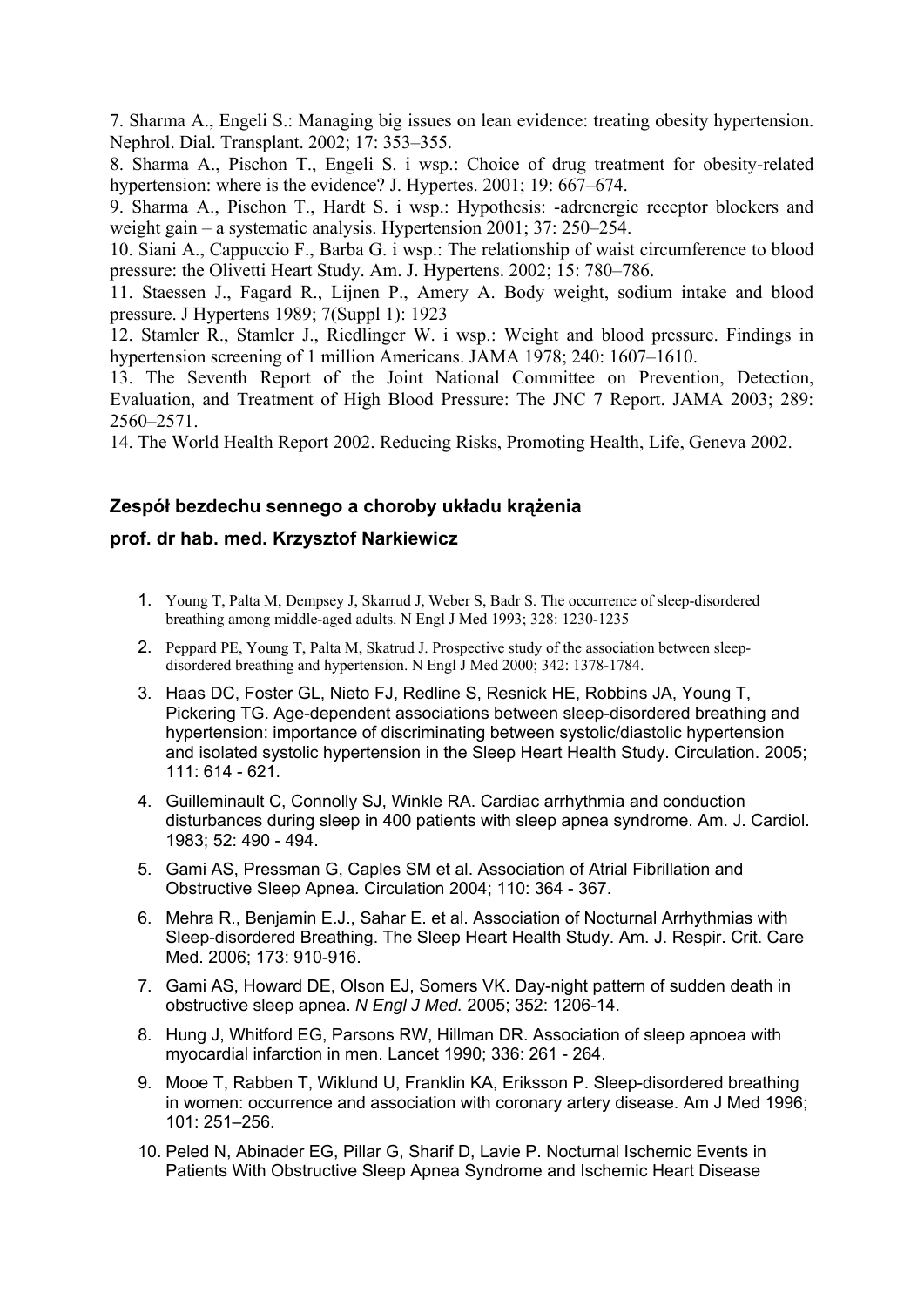Effects of Continuous Positive Air Pressure Treatment. J Am Coll Cardiol 1999; 34: 1744-1749.

- 11. Shahar E, Whitney CW, Redline S, Lee ET, Newman AB, Nieto FJ, O'Connor GT, Boland LL, Schwartz JE, Samet JM. Sleep-disordered Breathing and Cardiovascular Disease. Cross-sectional Results of the Sleep Heart Health Study. Am J Respir Crit Care Med 2001; 163: 19 - 25.
- 12. Peker Y, Kraiczi H, Hedner J, Löth S, Johansson A, Bende M. An independent association between obstructive sleep apnoea and coronary artery disease. Eur Respir J 1999; 13: 179-184.
- 13. Peker Y, Hedner J, Kraiczi H, Löth S. Respiratory disturbance index an independent predictor of mortality in coronary artery disease. Am J Respir Crit Care Med 2000; 162: 81-86.
- 14. Shahar E, Whitney CW, Redline S, Lee ET, Newman AB, Nieto FJ, O'Connor GT, Boland LL, Schwartz JE, Samet JM. Sleep-disordered Breathing and Cardiovascular Disease. Cross-sectional Results of the Sleep Heart Health Study. Am J Respir Crit Care Med 2001; 163: 19 - 25.
- 15. Logan AG, Perlikowski SM, Mente A, Tisler A, Tkacova R, Niroumand M, Leung RS, Bradley TD. High prevalence of unrecognized sleep apnoea in drug-resistant hypertension. *J Hypertens* 2001; 19: 2271-2277.
- 16. Ali NJ, Davies RJ, Fleetham JA, Stradling JR. The acute effects of continuous positive airway pressure and oxygen administration on blood pressure during obstructive sleep apnea. Chest 1992; 101: 1526-32 (Streszczenie).
- 17. Wilcox I, Grunstein RR, Hedner JA, Doyle J, Collins FL, Fletcher PJ, Kelly DT, Sullivan CE. Effect of nasal continuous positive airway pressure during sleep on 24-hour blood pressure in obstructive sleep apnea. *Sleep* 1993; 16: 539-544.
- 18. Faccenda JF, Mackay TW, Boon NA, Douglas NJ. Randomized placebo-controlled trial of continous positive airway pressure on blood pressure in the sleep apnea– hypopnea syndrome. *Am J Respir Crit Care Med* 2001; 163: 344-348.

# **Otyłość a depresja**

#### **dr hab. med. Dominika Dudek**

- 1. Kępiński A: Melancholia. PZWL, Warszawa, 1974
- 2. Mahli GS, Bridges PK: Postępowanie w depresji. Urban & Partner, Wrocław, 2001

3. Pużyński S: Depresje i zaburzenia afektywne. Wydawnictw Lekarskie PZWL, Warszawa, 2005

4. Rzewuska M (red): Leczenie zaburzeń psychicznych. Wydawnictwo Lekarskie PZWL, Warszawa, 2003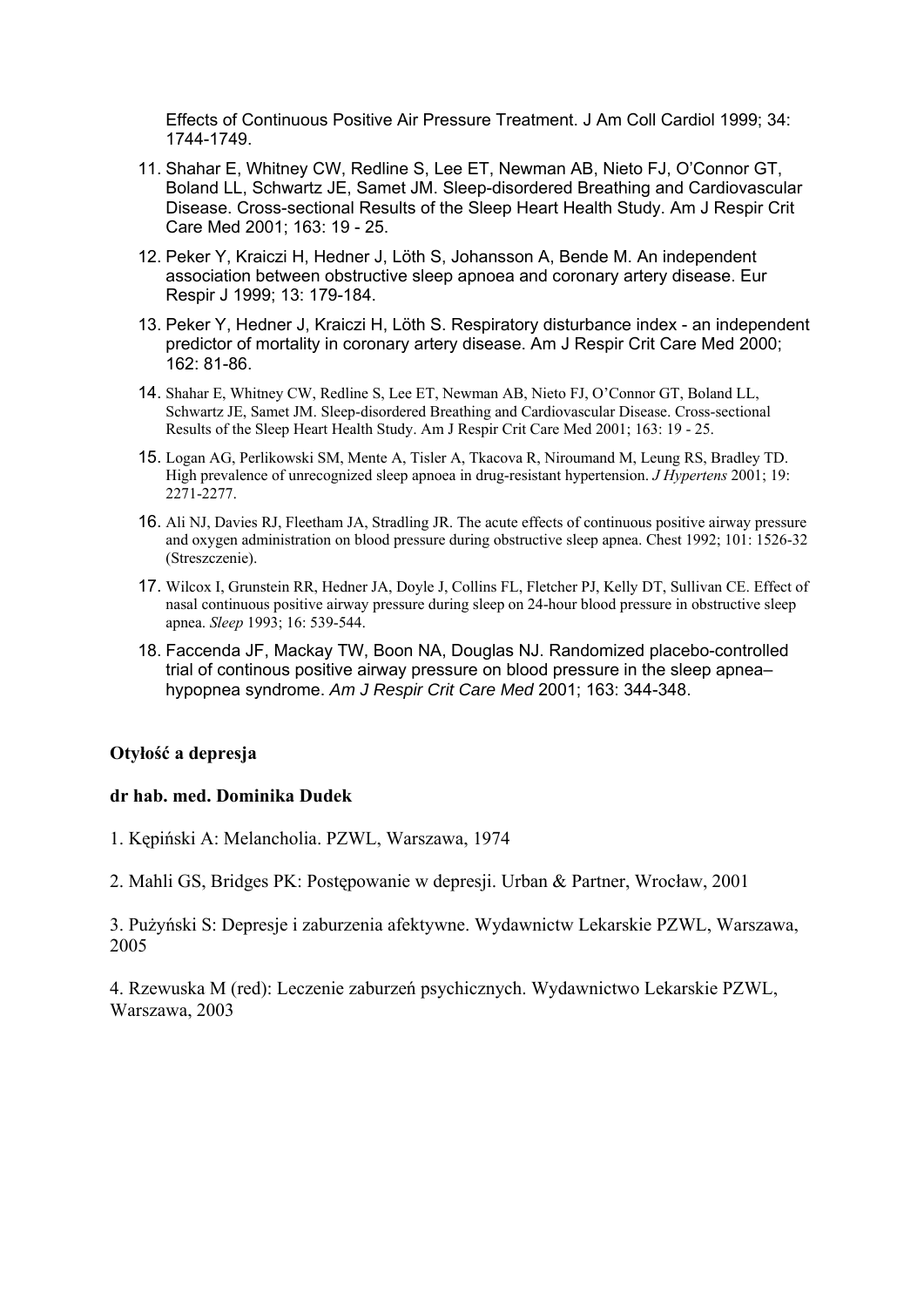#### **Farmakoterapia otyłości w praktyce klinicznej**

## **dr n. med. Katarzyna Cyganek**

#### **dr hab n. med. Maciej Małecki**

- 1. Raport of the WHO consultation: Obesity: preventing and managing the global epidemic. World Health Organ Tech Rep Ser 2000, 894: 1 - 253.
- 2. National Institutes of Health, National Heart, lung and Blood Insitute. Obesity Education Initiative: Clinical Guidelines on the identification, evaluation, and treatment of overweight and obesity in adults. The Evidence Report: US Department of Health and Human Services, Public Health Service, NIH, HHLBI. Bethesda, Md; June 1998.
- 3. Pi-Sunyer X.: The role of Weight Loss in Improving Metabolic Outcoms. Clinical Update, Medscape 2002, 3: 1 – 15.
- 4. Zdrojewski T., Babinska Z., Bandosz P., Kakol M., Szpakowski P., Gnacińska M., Krupa – Wojciechowska B., Wyrzykowski B.: Zwiazek nadwagi i otyłości z podwyższonymi wartościami ciśnienia tętniczego w badaniach reprezentatywnych grup dorosłych Polaków w 1997 i 2002r (NATPOL II, NATPOL III). Medycyna Metaboliczna 2002, 4(Suppl.): 32.
- 5. Kahn B., Flier J.: Obesity and insulin resistance. J Clin. Invest. 2000, 106: 473 481.
- 6. Field A., Coakley E., Spadano J., Laird N., Dietz W., Rimm E., Colditz G.: Impact of overweight on the risk of developing common chronic disease during 10-year period. Arch Intern Med. 2001, 161: 1581 - 1586.
- 7. Calle E., Rodriguez C., Walker-Thrumend K., Thun M.: Overweight, obesity and mortality from cancer in prospectively studied cohort of U.S. adults. N Engl J Med 2003, 348(17): 1625 - 1638.
- 8. McAuley K., Wiliams S., Mann J., Goulding A., Chisholm A., Wilson N., Story G., McLay R., Harper M., Jones L.: Intensive lifestyle changes are necessary to improve insulin sensitivity: a randomised controlled trial. Diabetes Care 2002, 25: 445 - 452.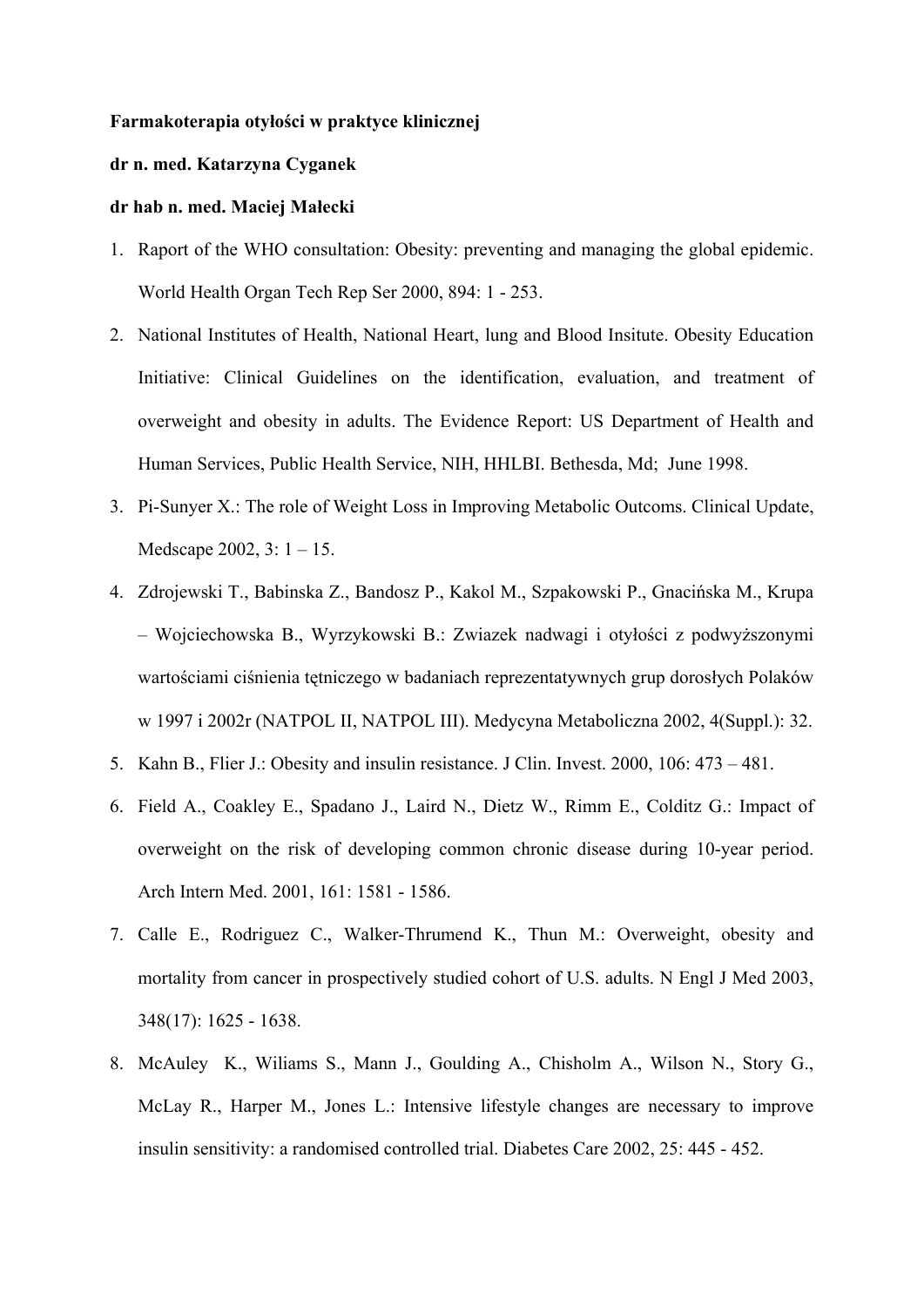- 9. Uusitupa M., Lindi V., Louheranta A., Salopuro T., Lindström J., Tuomilehto J., for the Finnish Diabetes Prevention Study Group: Long-Term Improvement in Insulin Sensitivity by Changing Lifestyles of People with Impaired Glucose Tolerance 4-Year Results From the Finnish Diabetes Prevention Study. Diabetes 2003, 52: 2532 – 2538.
- 10. Lindström J., Louheranta A., Mannelin M., Rastas M., Salminen V., Eriksson J., Uusitupa M., Tuomilehto J., for the Finnish Diabetes Prevention Study Group. The Finnish Diabetes Prevention Study (DPS). Lifestyle intervention and 3-year results on diet and physical activity. Diabetes Care 2003, 26: 3230 – 3236.
- 11. Van der Bruggen M., Bos G., Bemelmans W., Hoogenveen R., Vijgen S., Baan C.: Lifestyle Interventions Are Cost-Effective in People With Different Levels of Diabetes Risk. Results from a modelling study. Diabetes Care 2007, 30: 128 – 134.
- 12. Tuomiletho J., Lindström J., Eriksson J., at all: Prevention of type 2 diabetes mellitus by changes in lifestyle among subjects with impaired glucose tolerance. N.Engl. J Med., 2001, 344: 134 – 1350.
- 13. Wing R., Goldstein M., Acton K.,Birch L., Jakicic J., Sallis J., Smith West D., Jeffery R., Surwit R.: Behavioural Science Research in Diabetes. Lifestyle changes related to obesity, eating behavioural and physical activity. Diabetes Care 2001, 24: 117 - 123.
- 14. 2. Gokcel A., Karakose H., Erotrer E, Tanaci N., Tutuncu N., Guvener N.: Effects of sibutramine in obese female subjects with type 2 diabetes and poor blood glucose control. Diabetes Care 2001, 24: 1957 - 1960.
- 15. 3. Finer N., Bloom S., Frost G., Banks L., Griffiths J.: Sibutramine for weight loss and diabetic control in obesity with type 2 diabetes: a randomised, double-blind, placebocontrolled study. Diabetes Obes Metab 2000, 2: 105 - 112.
- 16. 4. James W., Astrup A., Finer N., Hilsted J., Kopelman P., Rossner S, Saris W., Van Gaal L.: Effect of sibutramine on weight maintains after weight loss: a randomised trial.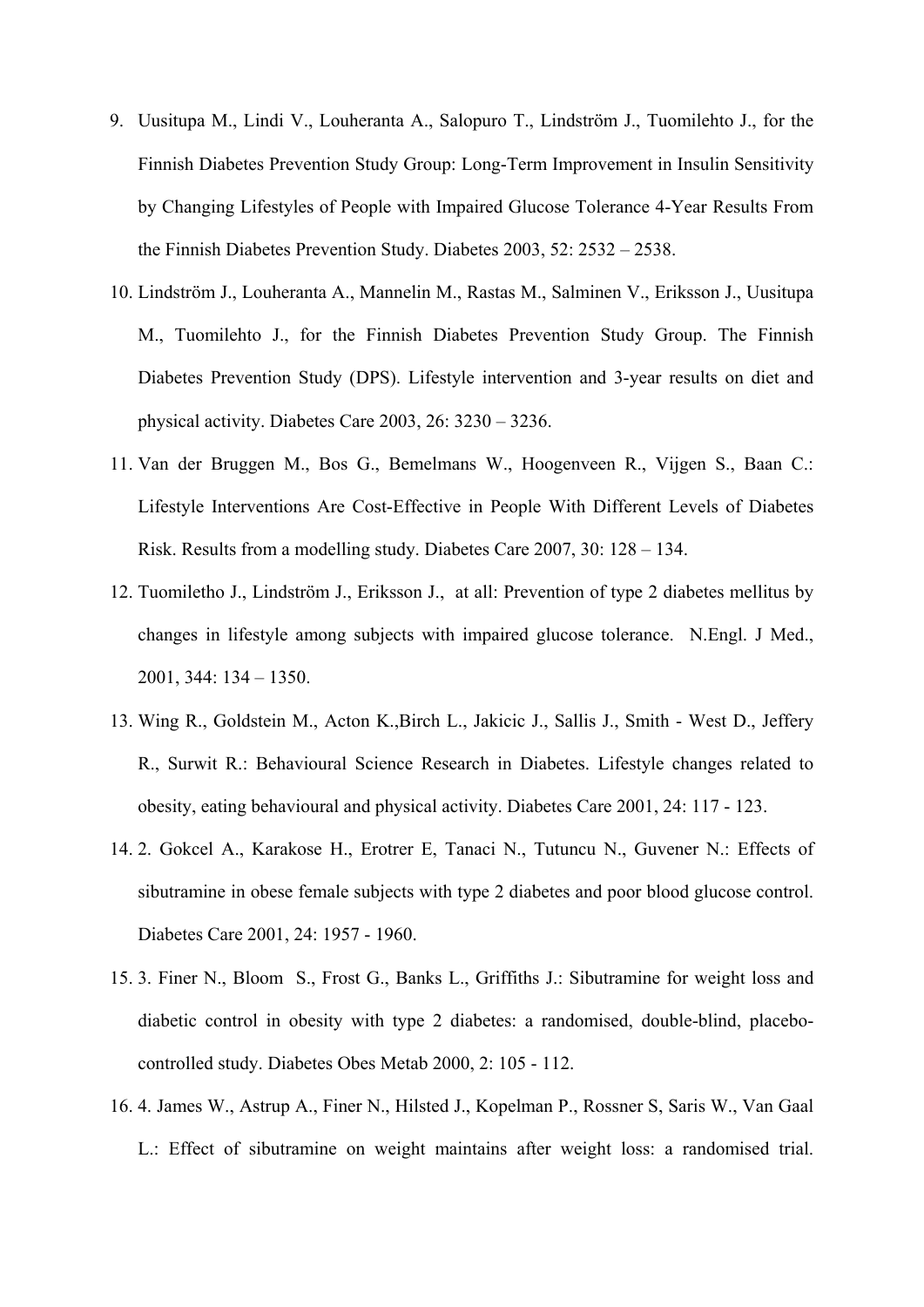STORM Study Group. Sibutramine Trial of Obesity Reduction and Maintenance. Lancet 2000, 356: 2119 – 2125.

- 17. 5. Redmon B., Reck K., Raatz S., Swanson J., Kwong C., Ji H., Thomas W., Bantle J.: Two-Year Outcome of a Combination of Weight Loss Therapies for Type 2 Diabetes. Diabetes Care. 2005, 28 (6): 1311-1315.
- 18. Miles J., Leiter L., Hollander P., Wadden T., Anderson J., Doyle M., Foreyt J., Aronne L., Klein S.: Effect of Orlistat in Overweight and Obese Patients With Type 2 Diabetes Treated With Metformin. Diabetes Care 2002, 25: 1123 – 1128.
- 19. Kelley D., Kuller L., Mkolanis T., Harper P., Mancino J., Kalhan S.: Effects of Moderate Weight Loss and Orlistat on Insulin Resistance, Regional Adiposity, and Fatty Acids in Type 2 Diabetes. Diabetes Care 2004, 27: 33 – 44.
- 20. Torgerson J., Hauptman J., Boldrin M., Oström L: XENical in the Prevention of Diabetes in Obese Subjects (XENDOS) Study. A randomized study of orlistat as an adjunct to lifestyle changes for the prevention of type 2 diabetes in obese patients. Diabetes Care 2004, 27: 155 – 161.
- 21. Lamotte M., Annemans L., Lefever A., Nechelput M., Masure J.: A health economic model to assess the long-term effects and cost-effectiveness of orlistat in obese type 2 diabetic patient. Diabetes Care 2001, 25: 303 – 308.
- 22. Richelsen B., Tonstad S., Rössner S., Toubro S., Niskanen L., Madsbad S., Mustajoki P., Rissanen A.: Effect of Orlistat on Weight Regain and Cardiovascular Risk Factors Following a Very-Low-Energy Diet in Abdominally Obese Patients. Diabetes Care 2007, 30: 27 – 32.
- 23. Cota D., Marcisano G., Vicannati V., Stalla G., Pasqualli R., Pagotto U.: Endogenous cannabinoid system as modulator of food intake. Int J Obes 2003, 27: 189 – 301.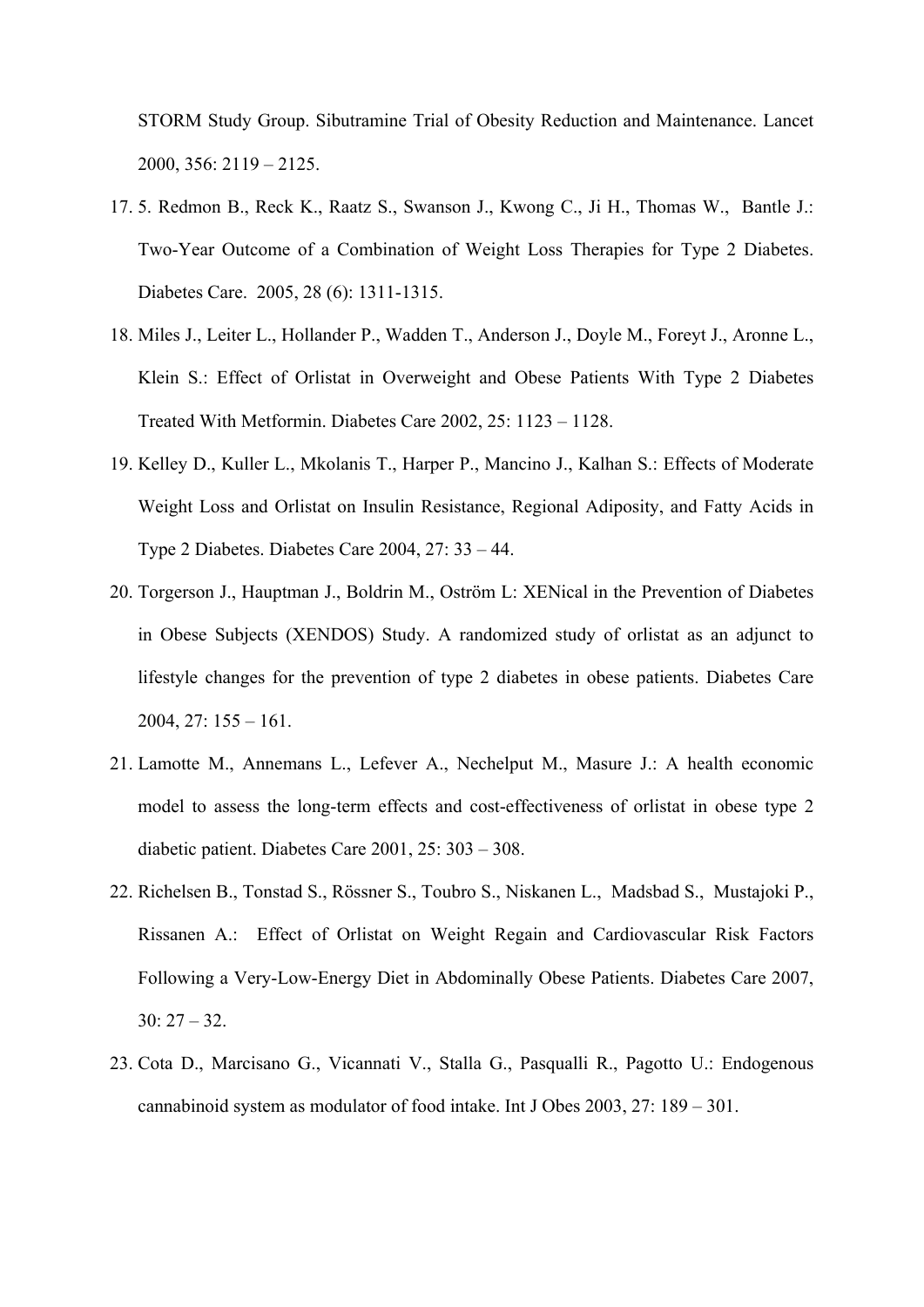- 24. Cota D., Marcisano G., Tschop M.: The endogenous cannabinoid system affects energy balance via central orexigenic drive and peripheral lipogenesis. Int J Obes 2003, 112: 423  $-431.$
- 25. Van Gaal L., Rissanen A., Scheen A., Ziegler O., Rossner S.: Effects of the cannabinoid-1 receptor blocker rimonabant on weight reduction and cardiovascular risk factors in overweight patients: 1-year experience from the RIO-Europe study. Lancet 2005, 365: 1389 1397.
- 26. Pi-Sunyer F., Aronne L., Heshmati H,. Devin J., Rosenstock J.: Effect of rimonabant, a cannabinoid-1 receptor blocker, on weight and cardiometabolic risk factors in overweight or obese patients: RIO-North America: a randomized controlled trial. JAMA. 2006; 295(7):761-75 (ISSN: 1538-3598).
- 27. Scheen A., Finer N., Hollander P., Jensen M., Van Gaal L., RIO-Diabetes Study Group: Efficacy and tolerability of rimonabant in overweight or obese patients with type 2 diabetes: a randomised controlled study. Lancet 2006, 368(9548): 1632 – 1634.
- 28. Diabetes Prevention Program Research Group. Reduction in the incidents of type 2 diabetes with lifestyle intervention or metformin. N Engl J Med 2002, 346: 393 - 403.
- 29. Pender C., Goldfine I., Tanner C., Pories W., MacDonald K., Have P., Houmard J., Youngren J.: Muscle insulin receptor concentrations in obese patients post bariatric surgery: relationship to hyperinsulinemia. Intern J of Obesity 2004, 28: 363 – 369.
- 30. Dixon J., O'brien J.: Health Outcomes of Severely Obese Type 2 Diabetic Subjects 1 Year After Laparoscopic Adjustable Gastric Banding. Diabetes Cer2002, 25: 358 – 363.
- 31. Morabito A., Doldi S.: Laparoscopic Gastric Banding Prevents Type 2 Diabetes and Arterial Hypertension and Induces Their Remission in Morbid Obesity A 4-year casecontrolled study. Diabetes Care 2005 28: 2703 – 2709.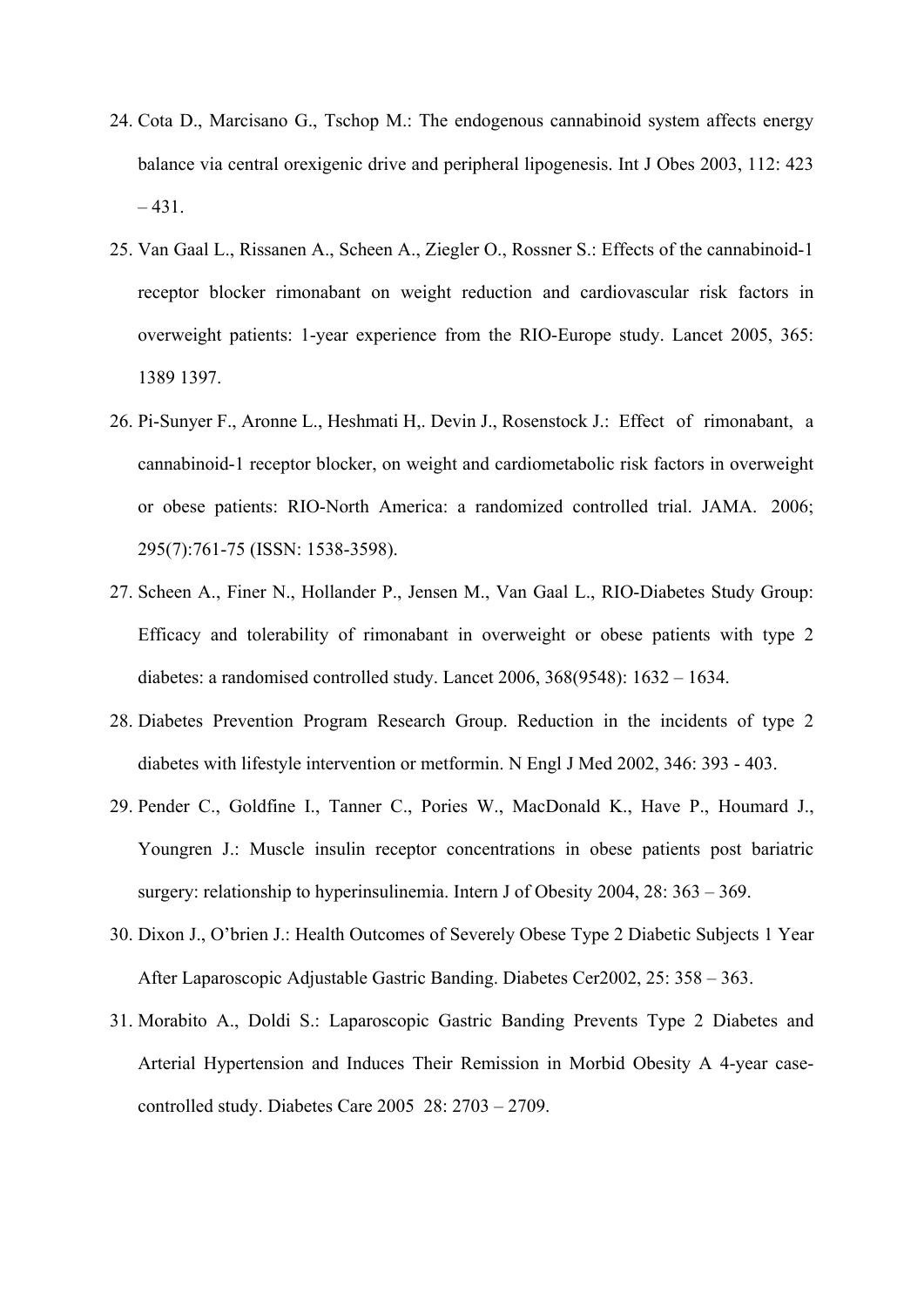32. le Roux C., Aylwin S., Batterham R., Borg C., Coyle F., Prasad V., Shurey S., Ghatei M., Patel A., Bloom S.: Gut Hormone Profiles Following Bariatric Surgery Favor an Anorectic State, Facilitate Weight Loss, and Improve Metabolic Parameters. Ann Surg. 2006, 243 $(1)$ : 108 – 114.

# **Znaczenie aktywności fizycznej w profilaktyce i leczeniu nadwagi i otyłości. Prof. dr hab. med. Wojciech Drygas**

1. Biela U, Pajak A, Kaczmarczyk-Chałas K. i wsp. : Częstość występowania nadwagi i otyłości u mężczyzn w wieku 20-74 lat. Wyniki programu WOBASZ. Kardiol Pol 2005, 63,Supl IV, 632-636

2. Drygas W : Czy " siedzący" tryb życia nadal stanowi zagrożenie dla zdrowia społeczeństwa polskiego ? Medycyna Sportowa 2006, 22, 111-116

3. Drygas W, Kwaśniewska M, Szcześniewska D i WSP : Ocena poziomu aktywności fizycznej dorosłej populacji Polski. Wyniki programu WOBASZ. Kardiol Pol 2005, 63, Supl IV, 636-641

4. Jakicic JM, Otto AD :Treatment and prevention of obesity : what is the role of exercise ? Nutr Rev 2006, 64, S57-61

5. Kay SJ, Fiatrone Singh MA : The influence of physical activity on abdominal fat : a systematic review of literature. Obes Rev 2006, 7, 183-200

6. Shaw K, Gennat H, O'Rourke P, Del Mar C : Exercise for overweight and obesity . Cochrane Database Syst Rev 2006, 18 , CD003817

#### **Diety odchudzające – rodzaje i bezpieczeństwo**

Prof. dr hab. n. med. Longina Kłosiewicz-Latoszek

- 1. Clinical Gudelines on the Identifications Evaluation and Treatment of Overweight and Obesity in Adults – the Evidence Report. National Institutes of Health. Obes. Res. 1998, 6, 51 S-209 S.
- 2. Klein S., Burke L.E., Bray G.A., et. al.: Clinical implications of obesity with specific fokus on cardiovascular disease: A statement for professionals from American Heart Association Council on Nutrition, Physical Activity, and Metabolism: endorsed by the American College of Cardiology Foundation. Circulation, 2004, 110, 2952-67.
- 3. Wadden T.A., Butryn M.L., Wilson C.: Lifestyle modification for the management of obesity. Gastroeneterology, 2007, 132 2226-38.
- 4. Perri M.G., Corsica J.A.: Improving the maintenance of weight lost in behavioral treatment obesity. In: Wadden T.A., Stunkard A.J. (Eds.), Handbook of obesity treatment. New York, Guilford Press, 2002, 357-379.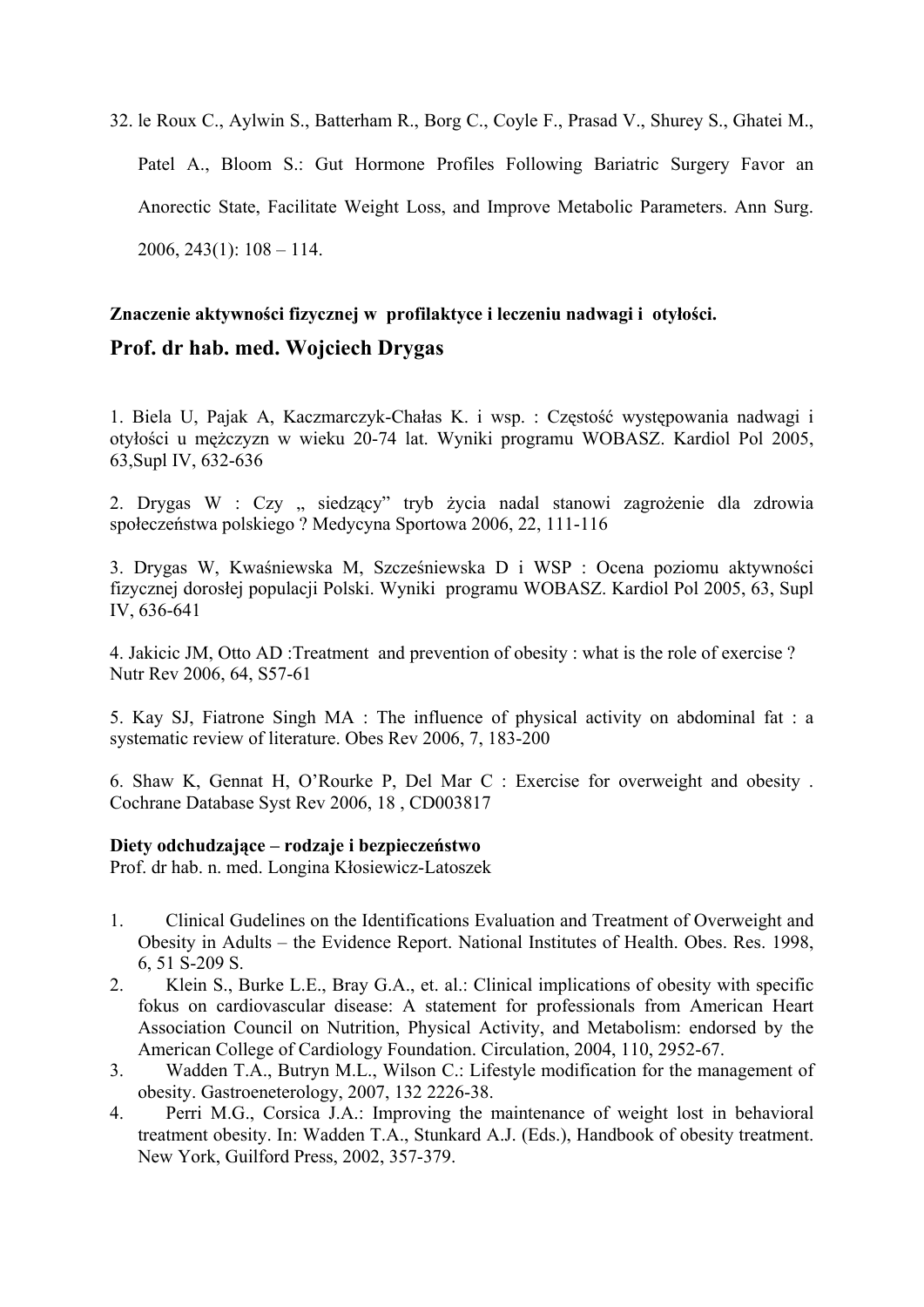- 5. Tsai A.G., Wadden T.A.: The evolution of very-low-calorie diets: an update and metaanalysis. Obesity, 2006, 14, 1283-93.
- 6. Wadden T.A., Foster G.D., Letizia K.A.: One-year behavioral treatment of obesity: comparison of moderate and severe caloric restriction and the effects of weight maintenance therapy. J. Consult. Clin. Psychol. 1994, 62, 165-171.
- 7. Białkowska M.: Leczenie otyłości. w: Otyłość. Zapobieganie i leczenie. red. M. Jarosz, L. Kłosiewicz-Latoszek, PZWL, 2006, 60-90.
- 8. Kamrath R.O., Plummer L.J., Sadur C.N. et. al.: Cholelithiasis in patients treated with a very-low-calorie-diet. Am. J. Clin. Nutr., 1992, 56, 255 S – 257 S.
- 9. Grzybek A., Kłosiewicz-Latoszek L., Targosz U.: Changes in the intake of vitamins and minerale by men and women with hyperlipidemia and overweight during dietetic treatment. Eur. J. Clin. Nutr., 2002, 56 (12), 1162-8.
- 10. Ludwig D.S., Majzoub J.A., Al-Zahrani A.: High-glycemic index foods, overeating, and obesity. Pediatries, 1999, 103, 26-32.
- 11. De Rougemont A., Normand S., Nazare J.A., et. al. : Beneficial effects of a 5-week low glycaemic index regimen on weight control and cardiovascular risk factors in overweight nondiabetic subjects. Br. J. Nutr., 2007, Jul 9, 1-11.
- 12. Murakami K., Sasaki S., Okubo H., et. al.: Dietary fiberintake, dietary glycemic index and load, and body mass index: a cross-social study of 3931 Japanese women aged 18-20 years. Eur. J. Clin. Nutr. 2007, advance online publication, 24 January.
- 13. Mc Millan-Price J., Petocz P., Atkinson F., et. al. : Comparison of 4 diets of varying glycemic load on weight loss and cardiovascular risk reduction in overweight and obese young adults: a randomised controlled trial. Arch. Intern. Med., 2006, 166, 1466-75.
- 14. Kłosiewicz-Latoszek L.: Czy istnieją "cudowne diety i leki? w: Otyłość. Zapobieganie i leczenie. red. M. Jarosz, L. Kłosiewicz-Latoszek, PZWL, 2006, 132-138.
- 15. Atkins R.C.: Dr Atkins' new diet revolution. New York: Avon Books, 1998.
- 16. Szostak W.B., Białkowska M., Cichocka A., Kłosiewicz-Latoszek L., Cybulska B.: Ocena zasadności "diety optymalnej" w profilaktyce metabolicznych chorób cywilizacyjnych, wyd. IŻŻ, nr 106, Warszawa, 2004
- 17. Kłosiewicz-Latoszek L.: Efekt diet niskotłuszczowych i niskowęglowodanych. Żyw. Człow. Metab., 2004, 41 (4), 344-352
- 18. Nordmann A.J., Nordmann A., Briel M., et. al.: Effects of low-carbohydrate vs low-fat diets on weight loss and cardiovascular risk factors: a meta-analysis of randomized controlle trials. Arch. Intern. Med. 2006, 166: 285-293.
- 19. Fleming R.M.: The effect of high-, moderate, and low-fat diets on weight loss and cardiovascular disease risk factors. Prev. Cardiol. 2002, 5, 110-118.
- 20. Trichopoulon A., Psaltopoulou T., Orfanos P., et. al. : low-carbohydrate-high-protein diet and long-term survival in a general population cohort. Eur. J. Clin. Nutr., 2007, 61, 575-81.

# **Rola psychoterapii w modyfikacji zachowań u osób z nadwagą**

**mgr Monika Bąk - Sosnowska** 

- **1** Bąk Sosnowska M., Zahorska Markiewicz B. (2003). Aspekty psychologiczne grupowego leczenia otyłości. *Medycyna Metaboliczna, t. 8 (*3), 73 – 7.
- **2** Bąk-Sosnowska M., Zahorska Markiewicz B., Bargiel- Matusiewicz K. (2004). Psychologiczny program wspomagający redukcję masy ciała jako istotny element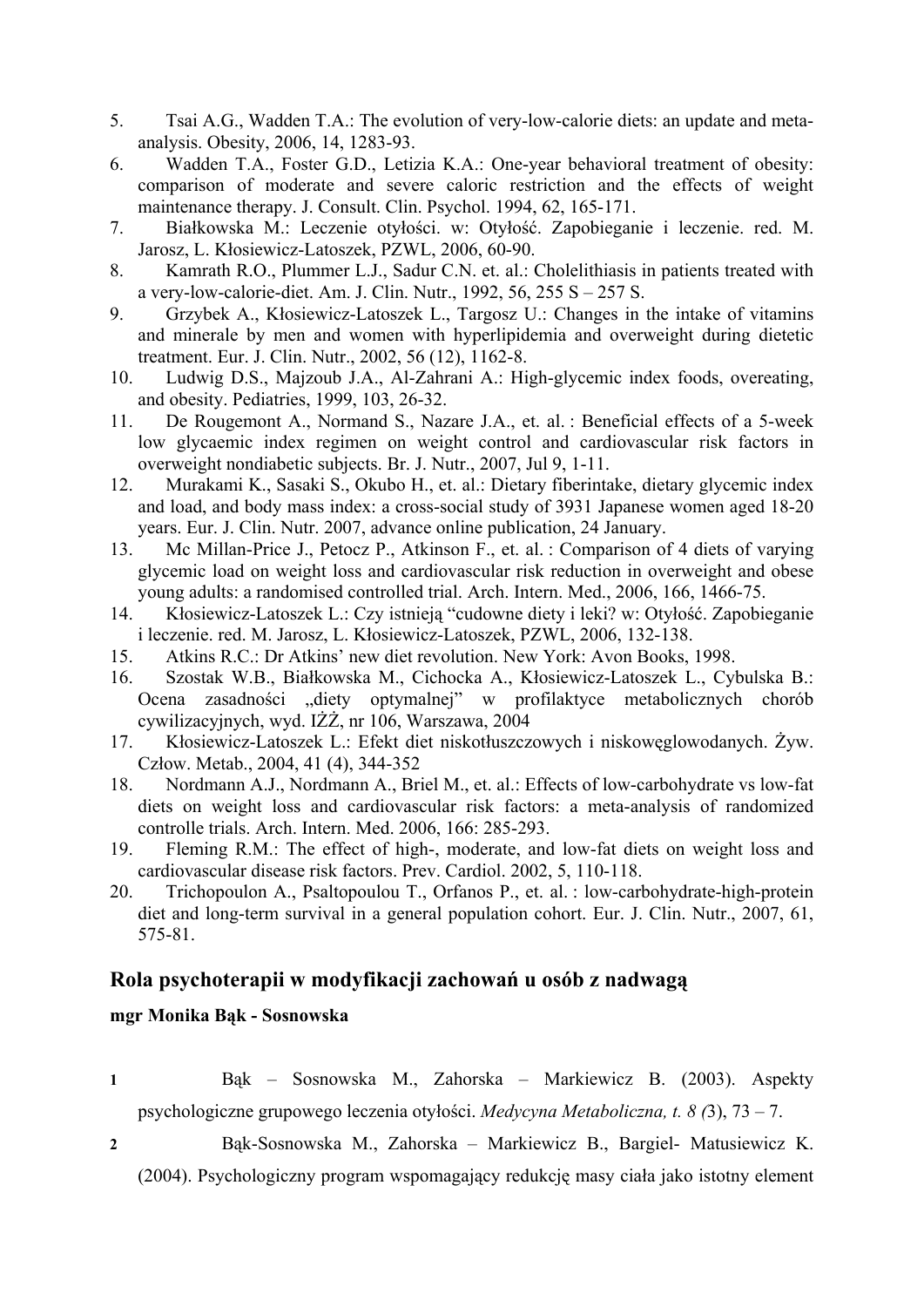wtórnej prewencji otyłości. *Wiadomości Lekarskie, t. 57 supl.1: Międzynarodowa Konferencja Naukowa "Profilaktyka w Medycynie"*. Katowice 24-25.09.2004, s.14-16.

- **3** Bą[k-Sosnowska](http://www.slam.katowice.pl/scripts/expertus.exe?KAT=c%3A%5Cexpertus.cd%5Cbib%5Cpar%5C&FST=data.fst&FDT=data.fdt&ekran=ISO&lnkmsk=2&cond=AND&sort=1%2C11&mask=2&F_00=02&V_00=B%B1k-Sosnowska+Monika). M. (2005). Psychologiczne uwarunkowania niepowodzeń w odchudzaniu. *[Annales Academiae Medicae Silesiensis,](http://www.slam.katowice.pl/scripts/expertus.exe?KAT=c%3A%5Cexpertus.cd%5Cbib%5Cpar%5C&FST=data.fst&FDT=data.fdt&ekran=ISO&lnkmsk=2&cond=AND&sort=1%2C11&mask=2&F_00=06&V_00=Ann.Acad.Med.Siles.+2005+Vol.59+No.4)*59 (4), s. 324 - 327.
- **4 Bąk-Sosnowska M., Mandal E., Zahorska-Markiewicz B. (2006). Związek nieadekwatnego wyobrażenia własnego ciała z nadwagą u kobiet.** *[Annales Academiae](http://www.viamedica.pl/gazety/gazetaJ/index.phtml)  [Medicae Silesiensis](http://www.viamedica.pl/gazety/gazetaJ/index.phtml)***, 60 (5), 385 – 389.**
- **5** [Berkel L .A](http://medlib.slam.katowice.pl:8590/webspirs/doLS.ws?ss=Berkel-L-A+in+AU)., [Carlos-Poston W. S.](http://medlib.slam.katowice.pl:8590/webspirs/doLS.ws?ss=Carlos-Poston-W-S+in+AU), [Reeves R. S.](http://medlib.slam.katowice.pl:8590/webspirs/doLS.ws?ss=Reeves-R-S+in+AU), [Forey J.P](http://medlib.slam.katowice.pl:8590/webspirs/doLS.ws?ss=Foreyt-J-P+in+AU). (2005). Behavioral interventions for obesity. *[Journal of the American Dietetic Association](http://medlib.slam.katowice.pl:8590/webspirs/doLS.ws?ss=Journal-of-the-American-Dietetic-Association+in+JN),* 105 (5 Pt 2), 35 – 43.
- **6** Besteghi L., Di Domizio S., Sartini A., Pasqui F., Baraldi L., Forlani G., Melchionda N., Marchesini G., Natale S., Manini R., Chierici S. (2002). Effects of cognitive-behavioural therapy on health -related quality of life in obese subjects with and without binge eating disorder. *International Journal of Obesity*, 26 (9), 1261 – 1267.
- **7** [Brantley P.,](http://medlib.slam.katowice.pl:8590/webspirs/doLS.ws?ss=Brantley-P-J+in+AU) [Myers V.,](http://medlib.slam.katowice.pl:8590/webspirs/doLS.ws?ss=Myers-V-H+in+AU) [Roy H.](http://medlib.slam.katowice.pl:8590/webspirs/doLS.ws?ss=Roy-H-J+in+AU) (2005). Environmental and lifestyle influences on obesity. *The [Journal of the Louisiana State Medical Society,](http://medlib.slam.katowice.pl:8590/webspirs/doLS.ws?ss=Journal-of-the-Louisiana-State-Medical-Society-official-organ-of-the-Louisiana-State+in+JN)* 157 (spec. 1), 19 – 27.
- **8** Fairburn Ch., Cooper Z. (1996). New perspectives on dietary and behavioural treatments for obesity. *International Journal of Obesity*, 20 (supl.1), 9 - 13.
- **9** [Finch E., Linde J., Jeffery R., Rothman A., King C., Levy R.](http://www.ncbi.nlm.nih.gov/entrez/query.fcgi?db=pubmed&cmd=Retrieve&dopt=AbstractPlus&list_uids=16287407&query_hl=2&itool=pubmed_DocSum) (2005). The effects of outcome expectations and satisfaction on weight loss and maintenance: correlational and experimental analyses--a randomized trial. *Health Psychology*, 24 (6), 608 - 16.
- **10** Golay A, Buclin S, Ybarra J, Toti F, Pichard C, Picco N, de Tonnac N, Allaz A. (2004). New interdisciplinary cognitive-behavioural-nutritional approach to obesity treatment: a 5-year follow-up study. *[Eating and Weight Disorders](http://medlib.slam.katowice.pl:8590/webspirs/doLS.ws?ss=Eating-and-weight-disorders-EWD+in+JN)*, 9 (1), 29 – 34.
- **11** Hayaki J., Brownell K. (1996). Behaviour change in practice: group approaches. *International Journal of Obesity*, 20 (supl. 1), 27 – 30.
- **12** Ogińska Bulik N. (2004). *Psychologia nadmiernego jedzenia. Przyczyny, konsekwencje, sposoby zmiany*. Łódź: Wydawnictwo Uniwersytetu Łódzkiego.
- **13** [van Hout G.](http://medlib.slam.katowice.pl:8590/webspirs/doLS.ws?ss=van-Hout-G-C+in+AU), [van Oudheusden I.](http://medlib.slam.katowice.pl:8590/webspirs/doLS.ws?ss=van-Oudheusden-I+in+AU), [van Heck G.](http://medlib.slam.katowice.pl:8590/webspirs/doLS.ws?ss=van-Heck-G-L+in+AU) (2004). Psychological profile of the morbidly obese. *[,](http://medlib.slam.katowice.pl:8590/webspirs/doLS.ws?ss=Obesity-surgery-the-official-journal-of-the-American-Society-for-Bariatric-Surgery-a+in+JN)* 14 (5), 579 – 88.
- **14** [Verheijden M.,](http://medlib.slam.katowice.pl:8590/webspirs/doLS.ws?ss=Verheijden-M-W+in+AU) [Bakx J.,](http://medlib.slam.katowice.pl:8590/webspirs/doLS.ws?ss=Bakx-J-C+in+AU) [van Weel C.](http://medlib.slam.katowice.pl:8590/webspirs/doLS.ws?ss=van-Weel-C+in+AU), [Koelen M.,](http://medlib.slam.katowice.pl:8590/webspirs/doLS.ws?ss=Koelen-M-A+in+AU) [van Staveren W.](http://medlib.slam.katowice.pl:8590/webspirs/doLS.ws?ss=van-Staveren-W-A+in+AU) (2005). Role of social support in lifestyle-focused weight management interventions. *[European](http://medlib.slam.katowice.pl:8590/webspirs/doLS.ws?ss=European-journal-of-clinical-nutrition+in+JN)  [Journal of Clinical Nutrition](http://medlib.slam.katowice.pl:8590/webspirs/doLS.ws?ss=European-journal-of-clinical-nutrition+in+JN)*, 59 (supl 1), 179 – 186.